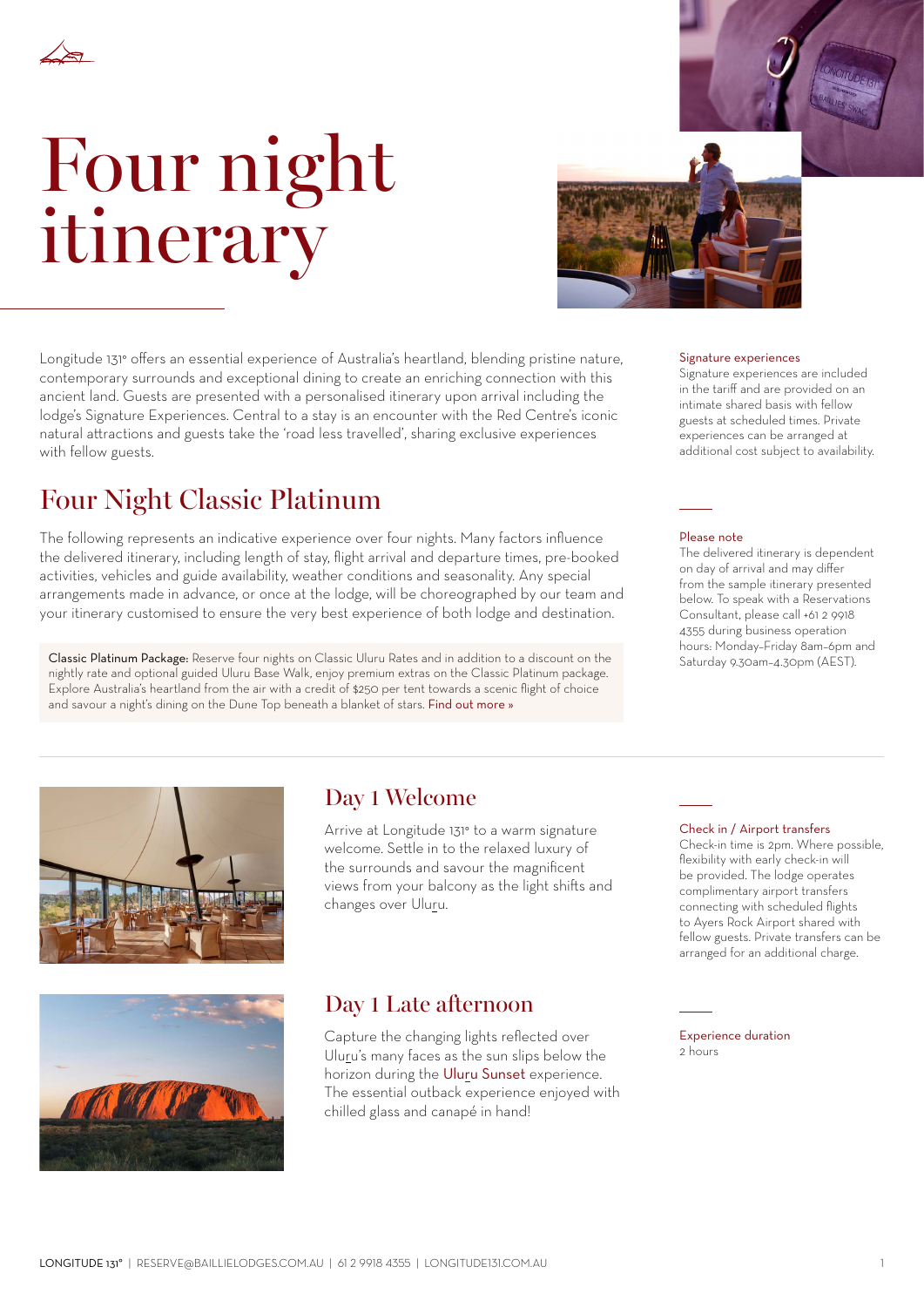



## Day 1 Evening

Experience Bruce Munro's magical [Field of](https://longitude131.com.au/experience/field-of-light/)  [Light](https://longitude131.com.au/experience/field-of-light/) art installation as darkness descends over Australia's spiritual heartland. The installation blooms and appears to sway as darkness descends over Australia's spiritual heartland. The evening seamlessly segues into the lodge's signature outdoor dining event at Table 131°.

## Day 1 Night

Dine out and discover the wonders of the night sky at an exclusive venue among the dunes at [Table 131°](https://longitude131.com.au/experience/table-131/). Enjoy the sense of natural theatre over four courses complemented with fine Australian wines. Later, the lodge guide regales the gathering with tales of the Southerly constellations. *Table 131° operates subject to weather conditions.*

Experience duration 45 mins

Experience duration 2 hours







Join the Longitude 131° guide for a walk in the early dawn light through [Walpa Gorge](https://longitude131.com.au/experience/walpa-gorge-kata-tjuta/) and the many heads of Kata Tjuta and discover how eons of weathering and continental upheaval have created today's landscape. Later, a visit to the Culture Centre completes a morning of discovery in the Red Centre.

## Day 2 Afternoon

Journey to the base of Uluru to learn about the history of the ancestral Mala people on the [Mala](https://longitude131.com.au/experience/mala-walk-and-kantju-gorge/)  [Walk](https://longitude131.com.au/experience/mala-walk-and-kantju-gorge/). At dusk, enter [Kantju Gorge](https://longitude131.com.au/experience/mala-walk-and-kantju-gorge/) illuminated in the light of the setting sun for evening drinks and canapés.

Experience duration 4 hours

Dining

Lunch is served daily from 12–2pm at the Dune House.

Experience duration 2 hours



## Day 2 Evening

Relax in the Dune House with its feel-at-home open bar or toast the view from the Dune Top. Dine at your leisure in the restaurant from 7pm. Dining Dinner is served from 7–9pm at the Dune House.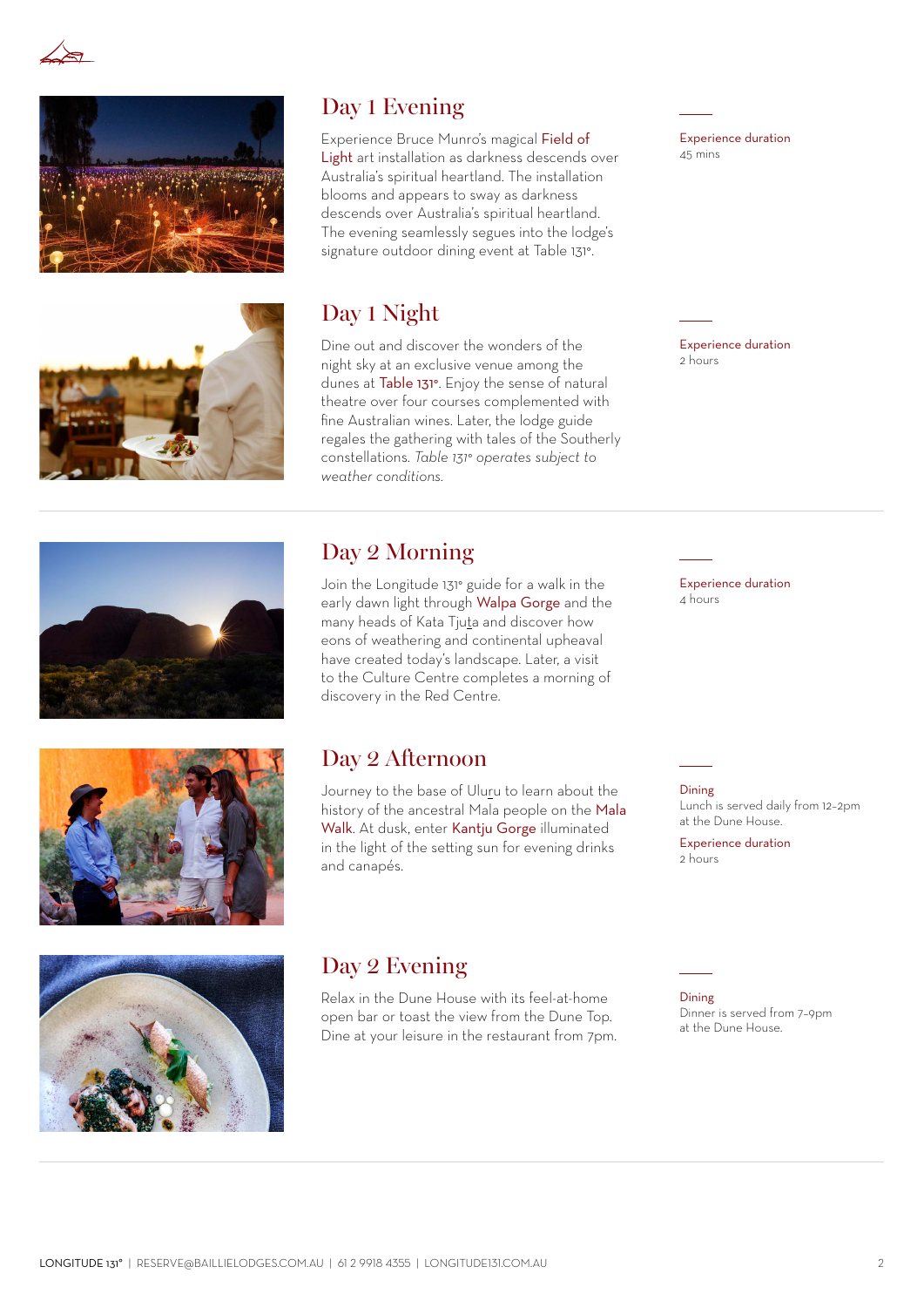





The [Mutitjulu Meander](https://longitude131.com.au/experience/mutitjulu-meander/) takes in a peaceful waterhole at the base of Uluru as the sun rises over the ancient monolith. Delve into the Aboriginal creation story of Kuniya Piti for a deeper connection. Option to join a guided Uluru Base Walk, a rite of passage for keen walkers visiting the Red Centre.

## Day 3 Afternoon

Shake up a cocktail in the Dune House bar, recline in the open-air lounge on the Dune Top or explore further afield with the lodge's offering of premium [Bespoke Experiences](https://longitude131.com.au/experience/#bespoke-experiences) (additional charges apply).

## Day 3 Evening

Savour sundowners on the lodge's glamorous Dune Top with seductive views of Uluru and Kata Tjuta. Stay for Private Dining in one of four secluded alcoves (included in the Classic Platinum package).

#### Experience duration 2 hours

#### Bespoke experiences

Longitude 131° works closely with local specialist operators providing adventure options such as camel rides, motorcycle tours, scenic helicopter and plane flights and outback cycling. [More details »](https://longitude131.com.au/experience/#bespoke-experiences)



### Private dining options

Perfect for a romantic interlude or intimate gathering of friends. Dune Top dining bookings must be arranged in advance; subject to availability and weather conditions.



## Day 4 Morning

Rise early for a sunrise walk (the [Valley of](https://longitude131.com.au/experience/valley-of-the-winds/)  [the Winds](https://longitude131.com.au/experience/valley-of-the-winds/) hike at Kata Tjuta is rated as the best in the region). Another option is the [Sunrise Silhouettes](https://longitude131.com.au/experience/sunrise-silhouettes/) tour, a must-do for keen photographers wishing to capture the early morning light at Uluru (additional charges apply).

#### Dining

Breakfast is served daily from 5.45–10am allowing for early tour departures or much needed sleep-ins.



## Day 4 Afternoon

Retreat to the cool sanctuary of Spa Kinara for a rejuvenating treatment or spend the afternoon by the pool. For those seeking adventure, consider a Harley Davidson ride through Uluru-Kata Tjuta National Park or join a dot painting workshop with the local Aboriginal ladies (additional charges apply).

#### Additional charges apply

Browse the range of Spa Kinara treatments and submit your booking [online,](https://longitude131.com.au/spa/#spa-menu) view a [printable menu](https://longitude131.com.au/spa-menu-brochure/) or contact the lodge on +61 8 8957 7131.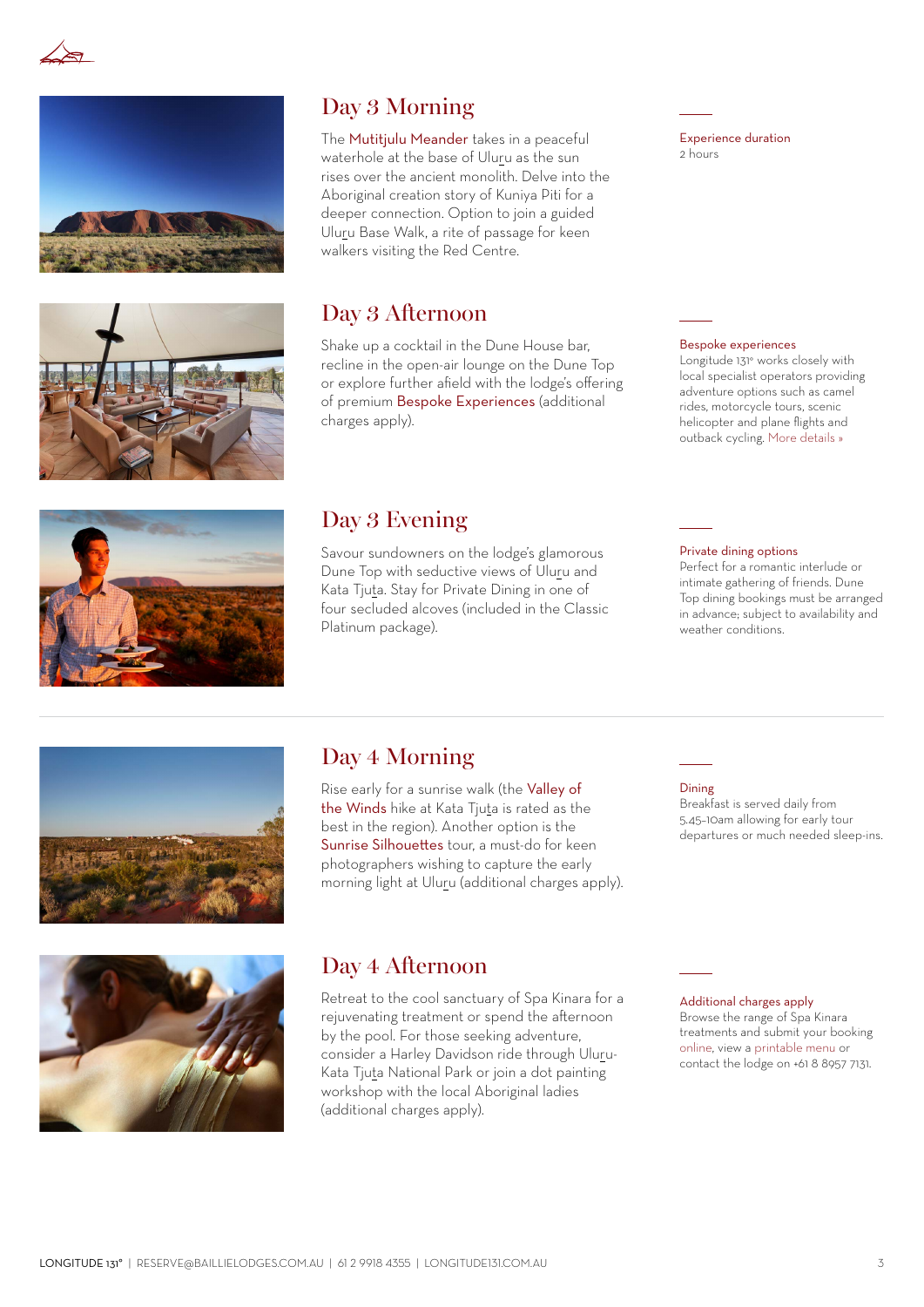



## Day 4 Evening

The final sunset: hop in a heli for an aerial tour (a \$250 flight credit is included in the Classic Platinum package). Or stay grounded as part of a camel train (additional charges apply). Later, reflect on the stay with drinks and dinner in the Dune House.

#### Helicopter flights

There are lots of options available! Visit our website for more information. [More details »](https://longitude131.com.au/downloads/)



## Day 5 Morning

Enjoy a well-deserved sleep-in and savour a leisurely breakfast at the Dune House. There's time to take final pictures before departure and consider a take-home memento from the lodge boutique.

#### Cultural connection

The Longitude Loop is a five-kilometre walk around the lodge perfect for a morning walk or run. Interpretive signage offers a fascinating insight to the local flora and fauna.



## Day 5 Farewell

'Palya' (that's 'Goodbye' in the local language) and safe travels.

#### Check out / Airport transfers

Check-out time is 10.30am. Where possible, flexibility with late check-out will be provided. The lodge operates complimentary airport transfers connecting with scheduled flights from Ayers Rock Airport shared with fellow guests. Private transfers can be arranged for an additional charge.

## Other recommendations

We highly recommend making time for the following experiences in your itinerary. Additional charges apply

View more details on our [website](https://longitude131.com.au/experience/#bespoke-experiences).



## Kings Canyon

Many believe a visit to the Red Centre isn't complete without exploring [Kings Canyon](https://longitude131.com.au/experience/kings-canyon/), located in Watarrka National Park around four hours' drive from Uluru. A full day roundtrip offers a real sense of the outback with its vast red sand plains and blue domed skies.

Air transfers

To maximise time on-site, addition of air transfers by helicopter or light plane is an adventurous option. .<br>Subject to seasonal operation and availability. Additional charges apply.